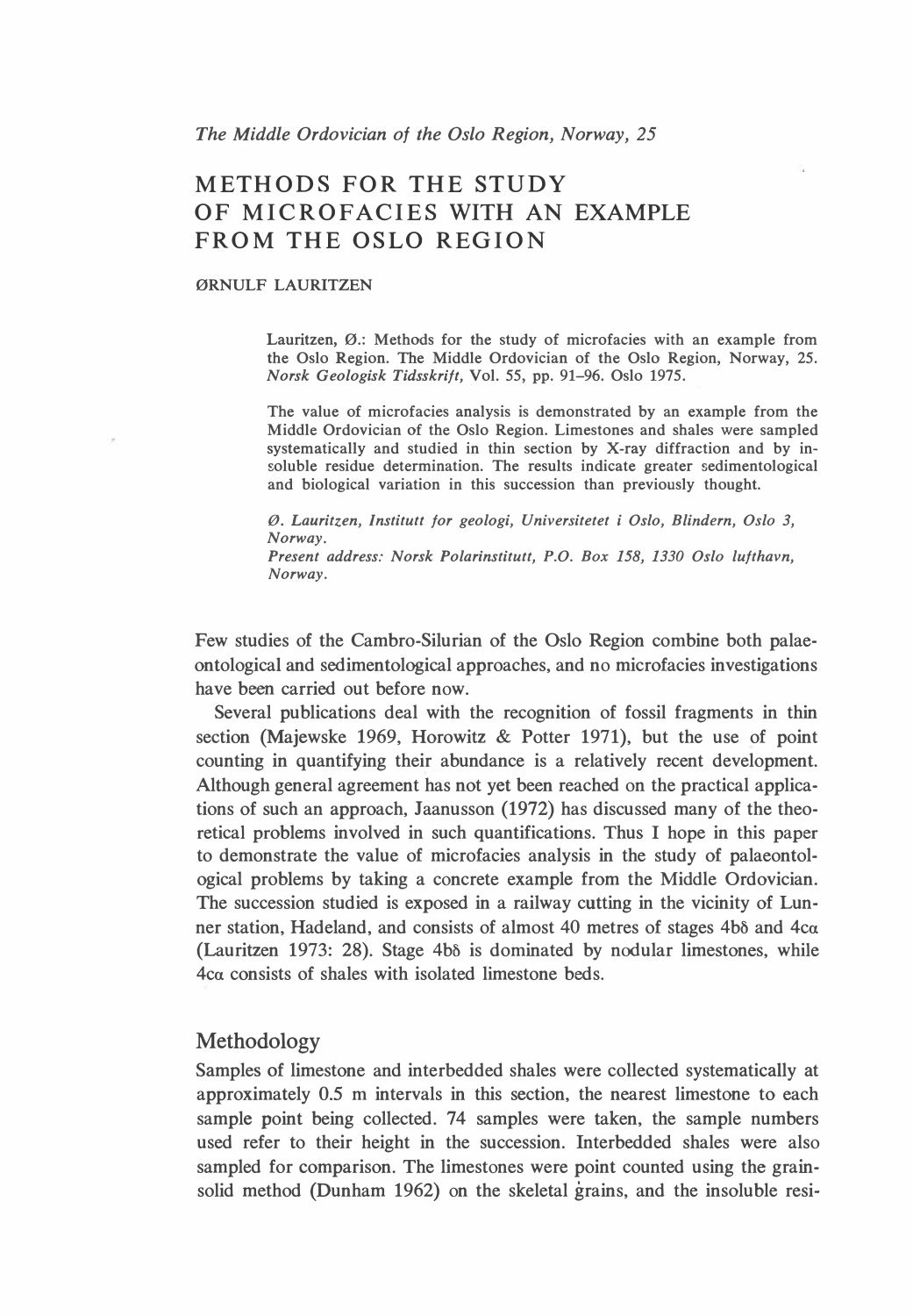#### 92 Ø. LAURITZEN

Table 1. Thin section analyses of 74 limestone samples. All contents in % (un-<br>smoothed). + refers to counts of less than  $1\%$ .

|  | Sample         | Rock type                      | components (%)<br>Textural |                           |          |                         |                         |                              |                      |                             |                      |        |                           |          |
|--|----------------|--------------------------------|----------------------------|---------------------------|----------|-------------------------|-------------------------|------------------------------|----------------------|-----------------------------|----------------------|--------|---------------------------|----------|
|  |                |                                | Micritic                   | Sparry                    | Clay     | Quartz                  | Pyrite                  |                              |                      | Skeletal                    | grains               |        |                           | I, R     |
|  |                |                                | matrix                     | calcite                   |          |                         |                         | Total.                       | Brach.               | Echin.                      | Gastr. Ostr.         |        | Tril.                     |          |
|  | 0.10           | foss. micrite                  | 90                         | $\boldsymbol{5}$          | 14       |                         | ¥                       | $\ddot{\phantom{a}}$         | ٠                    | ÷                           |                      | ٠      | 3                         | 14       |
|  | 0.50           | foss, micrite                  | 92                         | $\bar{z}$                 | 17       |                         | ä                       | 5                            | 1                    | ٠                           |                      | ÷      | 3                         | 17       |
|  | 1.00           | foss. micrite                  | 97                         | $\bar{z}$                 | 11       |                         | ٠                       | 1                            |                      | ų                           |                      | ٠      | ۰                         | 11       |
|  | 1.60           | foss, micrite                  | 98                         |                           | 19       |                         | ٠                       | ٦                            |                      | ä                           |                      |        | ٠                         | 19       |
|  | 2.00           | micrite                        | 99                         |                           | 15       | ¥                       | ٠                       | ٠                            |                      | ä                           |                      | ۰      | ٠                         | 16       |
|  | 2.45           | foss. micrite                  | 97                         | ٠                         | 18       | ٠                       | ä                       | 3                            | ٠                    | $\overline{z}$              |                      | ٠      | 1                         | 19       |
|  | 3.00           | foss, micrite                  | 96<br>96                   | 1                         | 21<br>21 |                         | ٠                       | $\overline{\mathbf{z}}$<br>4 |                      | $\ddot{\phantom{0}}$<br>ŧ   |                      |        | $\mathbf{2}$<br>$\bar{z}$ | 21<br>21 |
|  | 3.45<br>4.00   | foss, micrite<br>biomicrite    | 82                         |                           | 24       |                         | ٠<br>٠                  | 17                           | ٠                    | 3                           | 6                    | ٠      | 6                         | 24       |
|  | 4.50           | foss. micrite                  | 94                         | ٠                         | 21       |                         | ٠                       | $\ddot{\phantom{a}}$         |                      | $\bar{z}$                   |                      |        | $\bar{2}$                 | 21       |
|  | 5.05           | foss, micrite                  | 93                         | ÷                         | 25       | ٠                       | 1                       | 5                            | ¥                    | $\overline{\mathbf{z}}$     |                      |        | 3                         | 26       |
|  | 5.40           | foss, micrite                  | 95                         | è                         | 26       |                         |                         | 4                            |                      | $\overline{\mathbf{z}}$     |                      | ٠      | $\overline{\mathbf{z}}$   | 26       |
|  | 6.00           | foss. micrite                  | 97                         |                           | 21       |                         | ٠                       | 3                            |                      | ٠                           |                      |        | $\overline{c}$            | 21       |
|  | 6.40           | foss. micrite                  | 96                         |                           | 24       | ä                       | ٠                       | 3                            |                      | $\bar{z}$                   |                      |        | 1                         | 25       |
|  | 7.00           | foss, micrite                  | 97                         |                           | 27       |                         | ٠                       | 3                            |                      | $\overline{2}$              |                      | ¥      | ٦                         | 27       |
|  | 7.60           | biomicrite                     | 89                         |                           | 23       |                         | ٠                       | 11                           |                      | 6                           |                      | ÷      | $\ddot{\phantom{a}}$      | 23       |
|  | 8.00           | foss, micrite                  | 97                         |                           | 22       |                         | $\overline{2}$          | 1                            | ٠                    |                             |                      | ٠      | ٠                         | 24       |
|  | 8:45           | foss. micrite                  | 95                         |                           | 33       |                         | ۰                       | 4                            |                      | $\hat{\mathbf{z}}$          |                      |        | $\overline{\mathbf{z}}$   | 33       |
|  | 8.90           | foss. micrite                  | 95                         |                           | 26       |                         | ٠                       | 4                            | ٠                    | 3                           |                      | ä      | ٠                         | 26<br>21 |
|  | 9.55<br>10.00  | foss. micrite<br>foss, micrite | 96<br>90                   | 4                         | 21<br>23 |                         | ۰<br>٠                  | 3<br>6                       | ٠<br>٠               | $\hat{z}$<br>$\overline{c}$ |                      | ÷      | 1<br>4                    | 23       |
|  | 10.55          | foss. micrite                  | 98                         |                           | 22       |                         | ٠                       | $\overline{\mathbf{2}}$      | $\ddot{\phantom{0}}$ | ۰                           | ÷                    |        | ٠                         | 22       |
|  | 11.00          | foss. micrite                  | 89                         | $\ddot{a}$                | 17       |                         | ٠                       | $\overline{7}$               | ٠                    | ٠                           |                      | ٠      | 5                         | 17       |
|  | 11.50          | foss, micrite                  | 93                         | $\overline{z}$            | 21       |                         | $\bar{z}$               | 3                            |                      | ٠                           | ¥                    | ٠      | $\overline{\mathbf{z}}$   | 23       |
|  | 12.05          | biomicrite                     | 87                         |                           | 23       | ٠                       | ÷                       | 13                           | ÷                    | 4                           |                      | ٠      | $\theta$                  | 24       |
|  | 12.50          | micrite                        | 99                         |                           | 23       |                         | $\ddot{\phantom{0}}$    | ۰                            |                      | ÷                           |                      |        |                           | 23       |
|  | 13.00          | foss, micrite                  | 84                         | \$                        | 11       |                         | ä                       | 6                            |                      | $\overline{3}$              | ٠                    |        | $\bar{z}$                 | 11       |
|  | 13.55          | foss. micrite                  | 94                         | ٠                         | 16       |                         | ٠                       | 5                            | ä                    | 3                           | ٠                    |        | $\bar{2}$                 | 16       |
|  | 14.15          | foss. micrite                  | 96                         |                           | 18       |                         | ٠                       | $\tilde{a}$                  |                      | 3                           |                      |        | ٠                         | 18       |
|  | 14.50<br>15.05 | foss. micrite<br>foss, micrite | 97<br>93                   | $\ddot{\phantom{0}}$<br>1 | 12<br>18 | $\frac{1}{2}$<br>'n.    | ٠<br>٠                  | $\overline{\mathbf{2}}$      |                      | $\ddot{\phantom{0}}$        | ٠                    | ٠      | ٠                         | 13<br>19 |
|  | 15.55          | foss, micrite                  | 84                         | б                         | 17       | 3                       | é                       | 3<br>$\overline{7}$          |                      | 1<br>4                      | $\ddot{\phantom{0}}$ |        | $\bar{2}$<br>3            | 20       |
|  | 16.00          | foss. micrite                  | 84                         | 6                         | 13       | 1                       | ٠                       | $\tau$                       |                      | $\overline{\phantom{a}}$    | 1                    | ÷      | 3                         | 14       |
|  | 16.50          | foss. micrite                  | 87                         | 3                         | 16       | $\overline{\mathbf{z}}$ | ٠                       | $\overline{7}$               |                      | $\overline{c}$              | 1                    | ٠      | 3                         | 18       |
|  | 17.50          | foss, micrite                  | 88                         | ٦                         | 15       | ×                       | ï                       | 9                            | ٦                    | ë                           |                      |        | 4                         | 16       |
|  | 18.00          | foss. micrite                  | 97                         | ė                         | 16       |                         | š                       | $\overline{c}$               |                      | ٠                           |                      |        | ٦                         | 16       |
|  | 18.45          | foss. micrite                  | 90                         |                           | 18       | i                       | ٠                       | 9                            |                      | 4                           |                      | ÷      | 4                         | 19       |
|  | 18.90          | foss. micrite                  | 97                         | ٠                         | 29       |                         | ٠                       | 1                            |                      | ş.                          |                      |        |                           | 29       |
|  | 19.50          | foss. micrite                  | 92                         | ö                         | 25       | ó                       |                         | 6                            |                      | $\bar{z}$                   |                      | ٠      | 3                         | 26       |
|  | 20.05          | micrite                        | 99                         | ö                         | 22       |                         |                         | ÷                            |                      | ٠                           |                      |        | ٠                         | 22       |
|  | 20.45          | foss. micrite                  | 96                         |                           | 21       |                         | ٠                       | $\ddot{\textbf{a}}$          |                      | ٠                           |                      | ٠      | $\overline{\mathbf{c}}$   | 21       |
|  | 21.10<br>21.50 | foss. micrite<br>foss. micrite | 98<br>96                   | ÷<br>ı.                   | 15<br>28 | ٠                       | ٠<br>٠                  | $\bar{z}$<br>3               | ٠                    | ٠<br>$\,$                   |                      | ٠<br>۰ | ٠<br>$\mathbf{z}$         | 16<br>28 |
|  | 22.00          | foss, micrite                  | 94                         | è                         | 23       |                         |                         | ä                            | ç                    | ÷                           | ۰                    | ٠      | $\overline{\phantom{a}}$  | 23       |
|  | 22,50          | foss. micrite                  | 95                         | ı.                        | 25       | ë                       | ٠                       | 4                            | ٠                    | ÷                           | ٠                    | ٠      | $\bar{z}$                 | 26       |
|  | 23.10          | foss. micrite                  | 96                         |                           | 25       | $\ddot{\phantom{0}}$    | ÷                       | $\overline{3}$               |                      | $\mathbf 2$                 | ٠                    |        | ۰                         | 26       |
|  | 23.50          | foss. micrite                  | 96                         | i.                        | 29       | ä                       | ٠                       | $\overline{2}$               |                      | $\ddot{}$                   | ۰                    | ٠      | ٠                         | 31       |
|  | 24.00          | foss. micrite                  | 96                         | ė                         | 28       | ٠                       | 1                       | $\overline{\mathbf{2}}$      | ÷                    | š                           |                      | ٠      | ٠                         | 29       |
|  | 24.55          | foss. micrite                  | 96                         |                           | 25       | ٠                       | ٠                       | 3                            |                      | ¥                           |                      | ä      | $\tilde{z}$               | 26       |
|  | 25.00          | foss. micrite                  | 90                         | ğ                         | 22       | 1                       | ١                       | 5                            | ÷                    | à.                          | $\ddot{}$            | ×      | 3                         | 24       |
|  | 25.50          | foss. micrite                  | 89                         |                           | 27       | 3                       | ٠                       | B                            | ÷                    | $\overline{2}$              |                      | ٠      | 5                         | 30       |
|  | 26.00<br>26.50 | biomicrite<br>foss. micrite    | 69<br>86                   | ı                         | 9<br>21  | 3<br>Ł                  | $\overline{\mathbf{2}}$ | 24<br>B                      |                      | 13<br>$\overline{2}$        |                      | ۰<br>× | 10<br>5                   | 12<br>27 |
|  | 27.00          | foss, micrite                  | 97                         | ÷                         | 26       | 1                       | ۰                       | 1                            |                      | ٠                           |                      |        | ۰                         | 27       |
|  | 27.45          | foss. micrite                  | 97                         | ۰                         | 26       | ٠                       | ٠                       | 1                            |                      | ÷                           |                      | ٠      | ٠                         | 27       |
|  | 28.60          | foss. micrite                  | 96                         |                           | 18       | $\overline{\mathbf{2}}$ | é                       | 1                            |                      | ٠                           |                      |        | ٠                         | 20       |
|  | 29.05          | micrite                        | 98                         | ٠                         | 26       | ä                       | ٠                       | ٠                            |                      |                             |                      |        | ٠                         | 27       |
|  | 29.50          | micrite                        | 98                         |                           | 25       | é.                      | ¥                       | é                            |                      | ٠                           |                      |        | ٠                         | 26       |
|  | 30.00          | micrite                        | 98                         |                           | 26       |                         | é                       |                              | ÷                    | ¥                           |                      |        | ٠                         | 27       |
|  | 30.50          | micrite                        | 98                         |                           | 20       | ó                       | ä                       | ÷                            |                      | ٠                           |                      |        | ÷                         | 21       |
|  | 30.90          | micrite                        | 98                         |                           | 18       |                         |                         |                              |                      | ä                           |                      |        |                           | 19       |
|  | 31.60          | micrite                        | 99                         |                           | 22       | ٠                       | ٠                       | ٠                            |                      | ä                           |                      |        |                           | 23       |
|  | 32.10          | foss. micrite<br>foss. micrite | 97                         |                           | 23       |                         | ٠                       | 1                            |                      | è                           |                      |        | ٠                         | 24       |
|  | 32.60<br>33.00 | micrite                        | 98<br>97                   |                           | 19<br>14 |                         | ٠<br>$\tilde{2}$        | 1                            |                      |                             |                      |        | ٠                         | 20<br>16 |
|  | 33.60          | micrite                        | 98                         | ٠                         | 26       |                         | ٠                       | i<br>ı                       |                      | è                           |                      |        | ٠                         | 27       |
|  | 34.00          | micrite                        | 99                         | ¥                         | 26       | ë                       |                         | ı                            |                      | ٠                           |                      |        | ٠                         | 26       |
|  | 34.55          | micrite                        | 98                         | ÷                         | 19       |                         | ٠                       | ë                            |                      | ě                           |                      |        | ٠                         | 20       |
|  | 35.00          | micrite                        | 98                         |                           | 23       |                         |                         | k                            |                      | ٠                           |                      |        | ٠                         | 24       |
|  | 35.70          | micrite                        | 98                         |                           | 11       |                         |                         |                              |                      |                             |                      |        | ä                         | 12       |
|  | 36.20          | micrite                        | 99                         |                           | 20       | i.                      | ٠                       | ř                            | ÷                    |                             |                      |        | ٠                         | 21       |
|  | 37.05          | micrite                        | 99                         |                           | 21       | ı                       | ٠                       | ì                            |                      | ¥                           |                      |        | ÷                         | 22       |
|  | 37.60          | foss, micrite                  | 95                         |                           | 13       | ë                       |                         | š,                           |                      | ٠                           | 1                    |        | $\boldsymbol{2}$          | 14       |
|  | 38.05          | micrite                        | 99                         |                           | 23       |                         |                         |                              |                      | ٠                           |                      |        | ٠                         | 24       |
|  |                |                                |                            |                           |          |                         |                         |                              |                      |                             |                      |        |                           |          |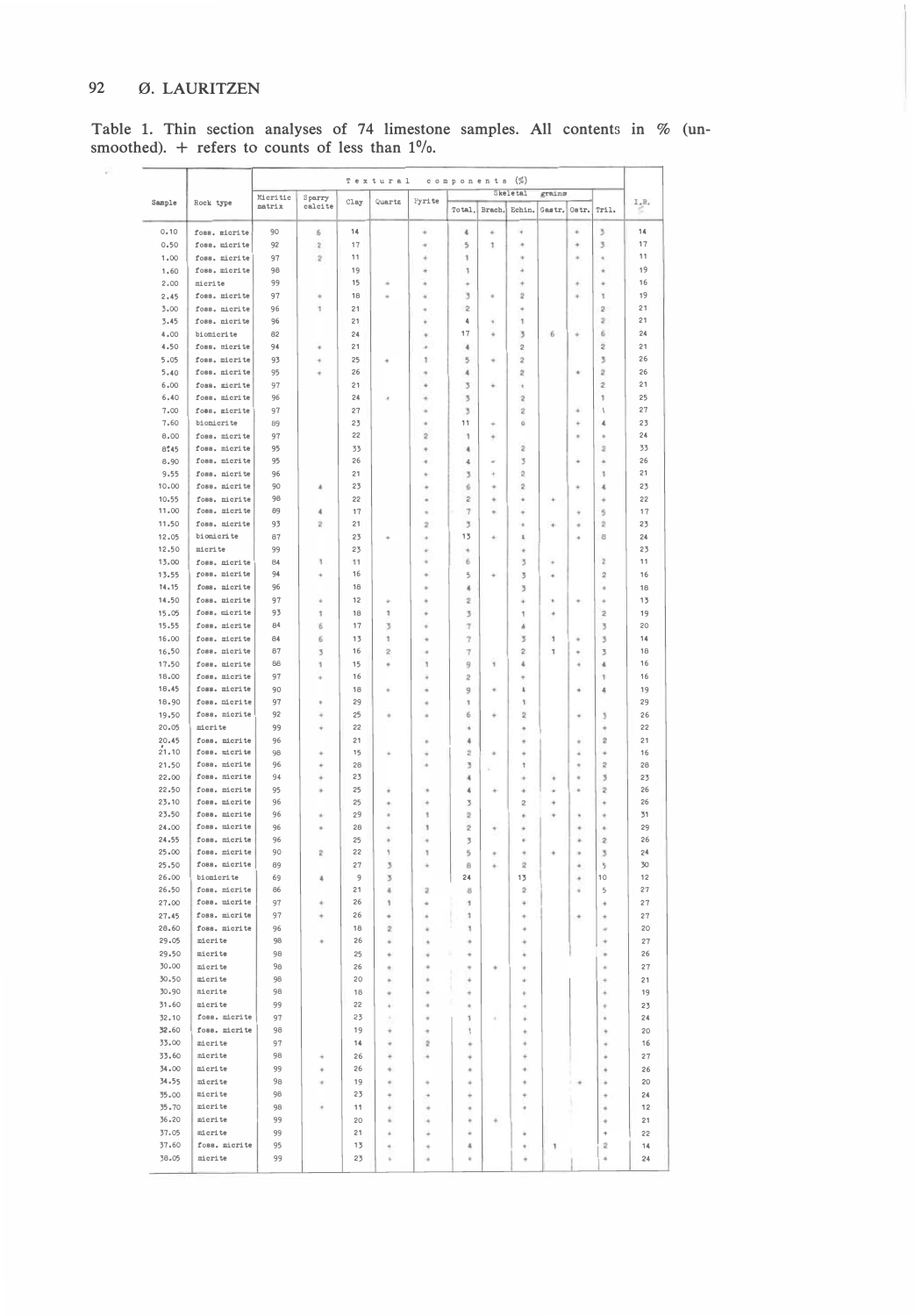

Fig. l. Comparison of the bioclastic content in the limestones for 2 metre units through the section south of Lunner station, Hadeland. All results are smoothed.

dues of all samples (I.R.) were determined chemically (Ellingboe & Wilson 1964: 412). All samples were also examined by X-ray diffraction.

The following minerals were identified in all samples: calcite, quartz, illite, chlorite, feldspar and secondary pyrite; small amounts of dolomite are sometimes present in both shales and limestones. This mineralogical picture agrees well with that given by Bjørlykke (1974).

As suggested by Jaanusson (1952, 1972) and Martna (1955), all fossil fragments over a minimum size of 0.1 mm were counted. Even smaller fragments of some fossil groups are identifiable (Feray et al. 1962), but generally the minimum size used by Jaanusson is appropriate.

The results obtained are shown in Table 1; the 'clay' content in fact represents total insoluble matrix under  $4\mu$  in size. Rock types are classified according to the system of Folk (1959, 1962) as micrite (less than 1% fossil debris), fossiliferous micrite (1–10%), and biomicrite (more than  $10\%$  fossil debris). Fossil material occurs in all samples investigated; its abundance varies from less than  $1\%$  to  $24\%$ , (mean approximate somewhat less than 4%, Table 1). However, it is clear that references to 'biomicrites' in the literature on the Oslo Region are in fact insufficient. The analyses as presented in Fig. 1 have been smoothed by combining samples in 2 metre units. These smoothed results show a maximum bioclastic content of about  $11\%$ .

The same smoothing was also adapted for the insoluble residues of both the limestones and the shales (Fig. 2). The acid insoluble residue content of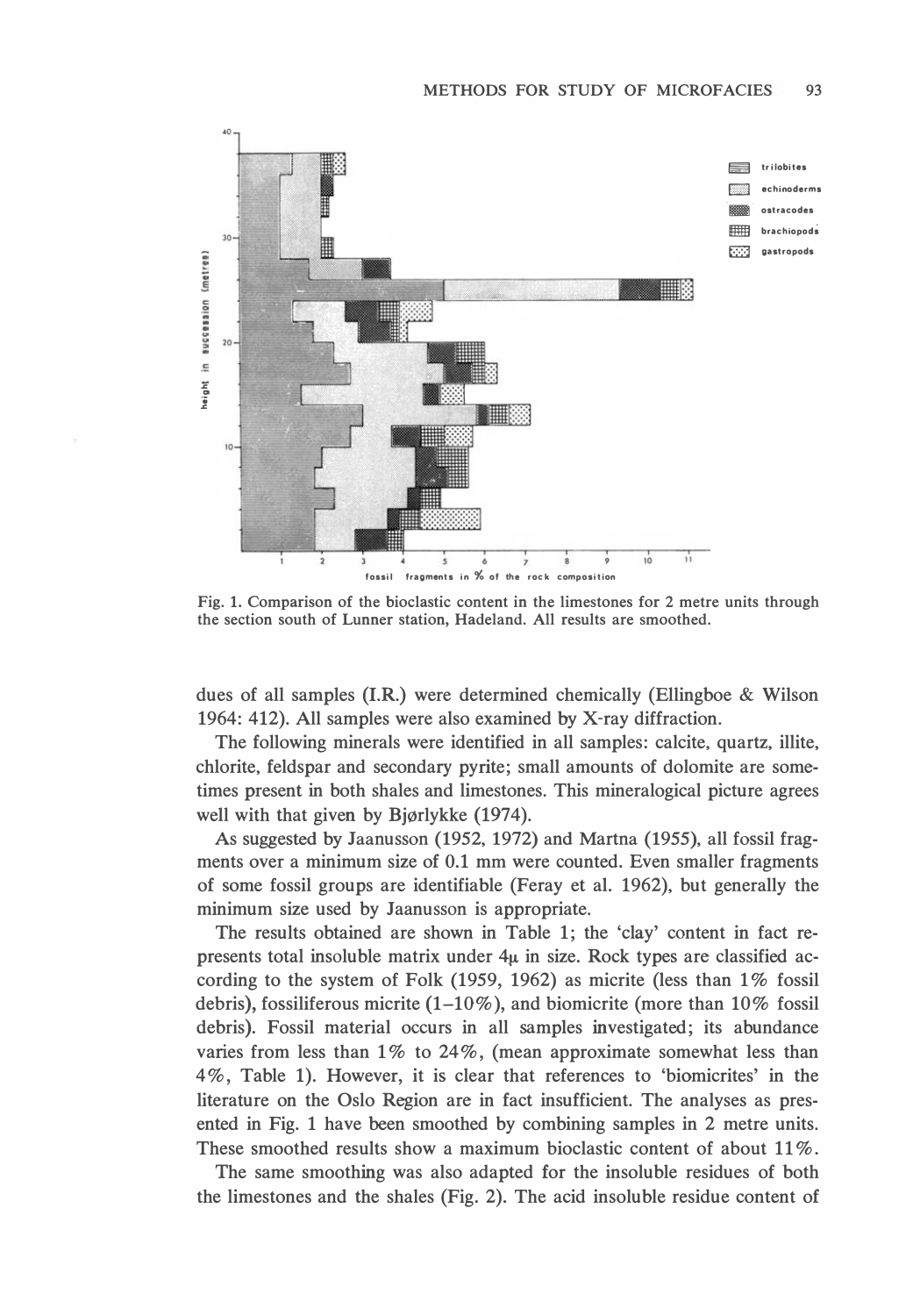

Fig. 2. Comparison of the insoluble residue content in the limestones and shales for 2 metre units through the section south of Lunner station, Hadeland. All results are smoothed.

the limestones varies more gradually than that of the shales, and the actual spread in insoluble residue content is larger in shales  $(50-90\%)$  than in the limestones (15–30%). This is the reverse of that observed by Worsley (1969) in the Lower Silurian. However, the high carbonate content of both limestones and shales in the lowermost unit  $(0-2 \text{ m})$  probably results from tectonically emplaced microscopic calcite veins in the rock.

Comparison of the macrofaunal elements of this section (Størmer 1945, Lauritzen 1973) with the microfacies results shown in Fig. 1 shows a poor agreement. For example, the only macrofossil recorded in the basal smoothed unit (0-2 m) is *Lonchodomas* sp., while thin sections contain fragments of brachiopods, echinoderms, ostracodes and trilobites. The fossils 'Calymene' sp., Illaenus sp., Lonchodomas sp., Orthis sp., Strophomena sp. and Sinuites corpulentus are listed from the next unit (2-4 m), whereas thin sections also contain echinoderms and ostracodes. Comparisons through the whole section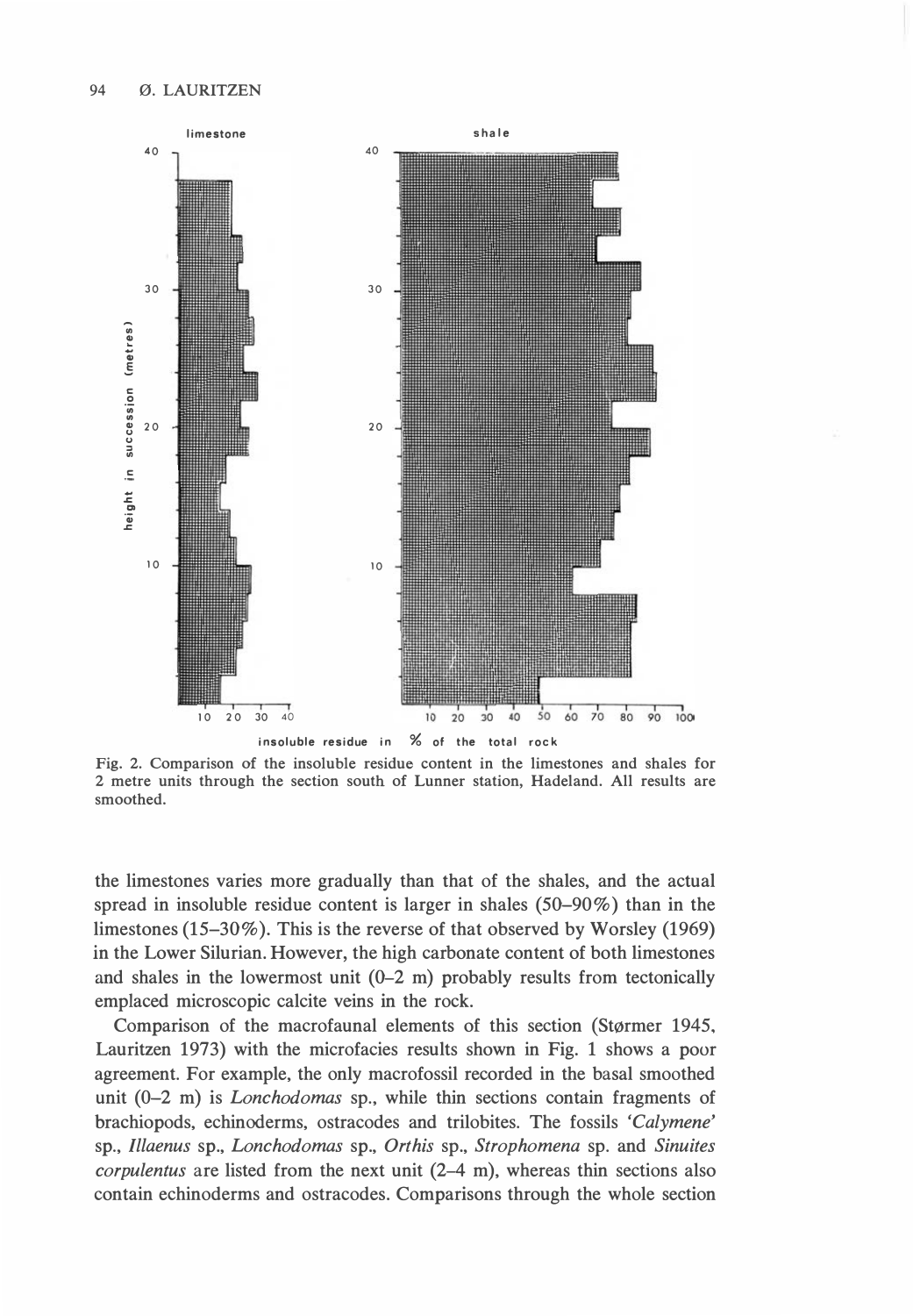show that one or more of the groups identified in thin section is invariably lacking in the list of macrofossils. Thus the bioclastic fragments in the rocks indicate much more varied organic activity than would be indicated by a purely macrofaunal study.

A striking feature in this respect is the abundance of echinoderm fragments in thin sections. This is apparently the most overlooked fossil group in the Oslo Region; echinoderms are not often mentioned in the fossil lists, but their fragments are extremely common, both in this section and throughout major parts of the Cambro-Silurian of the Oslo Region. This phenomenon is probably a result of the rapid post-mortem disintegration of echinoderms (Blyth Cain 1968).

Fossils and fossil fragments are important rock constituents of the sediments studied here, although the relative paucity of macrofossils is noteworthy. Fragmentation of the whole fossil may have been caused either by predepositional transportation or by postdepositional bioturbation of the enclosing sediment causing fragmentation. The bioclastic fragments seen are much larger than the silt-sized clastic content of the sediments, indicating that the former factor may not be relevant. However, coarser clastic grains may not have been available in the depositional basin, so this factor cannot be rejected with certainty.

Thus usually these fossil fragments tell us little about the individual organisms' life environment, although in some cases definitely in situ fossils occur, which are only seen in thin section and have a great ecological interest (Lauritzen & Worsley 1974). Any palaeoecological studies should therefore embrace both macrofaunal and microfacial analyses.

Acknowledgments.  $-1$  would like to thank Dr. David Worsley for kindly reading and criticizing the manuscript.

June 1974

#### REFERENCES

- BjØrlykke, K. 1974: Depositional history and geochemical composition of Lower Palaeozoic epicontinental sediments from the Oslo Region. Nor. Geol. Unders. 305.
- Blyth Cain, J. D. 1968: Aspects of the depositional environment and palaeoecology of crinoidal limestones. Scott. J. Geol. 4, 191-208.
- Dunham, R. J. 1962: Classification of carbonate rocks according to depositional texture. In W. E. Ham (ed.), Classification of Carbonate Rocks. Am. Assoc. Pet. Geol., Memoir l, 108-121.
- Ellingboe, J. & Wilson, J. 1964: A quantitative separation of non-carbonate minerals from carbonate minerals. J. Sediment. Petrol. 34, 412-418.
- Feray, D. E., Heuer, E. & Hewatt, W. G. 1962: Biological, genetic, and utilitarian aspects of limestone classification. In W. E. Ham (ed.), Classification of Carbonate Rocks. Am. Assoc. Pet. Geol., Memoir l, 20-32.
- Folk, R. L. 1959: Practical petrographic classification of limestones, Bull. Am. Assoc. Pet. Geol. 43, 1-38.
- Folk, R. L. 1962: Spectral subdivision of limestone types. In W. E. Ham (ed.), Classification of Carbonate Rocks. Am. Assoc. Pet. Geol., Memoir 1, 62-84.